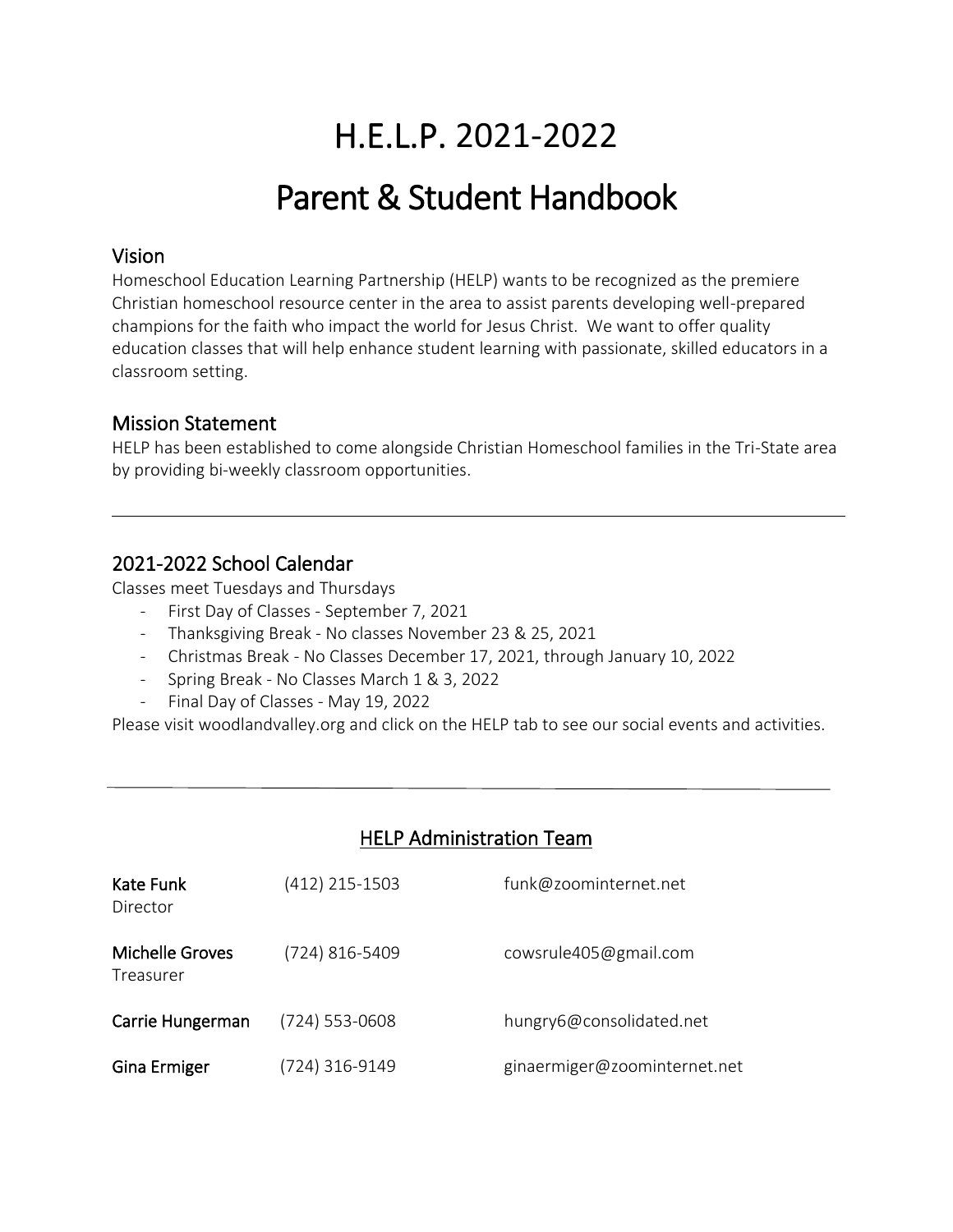## GENERAL INFORMATION

#### Statement of Faith

HELP is a ministry of Woodland Valley Church. All tutors and families are required to sign our Statement of Faith acknowledging that they are aware of the beliefs of the church.

#### Arrival and Dismissal

We ask that students arrive no earlier than 7:50am each morning and are picked up no later than 2:00pm each afternoon. Please understand that our HELP administrators have additional commitments that require them to leave promptly when classes end. We thank you for your consideration. *Please Note: Homeschool gym class on Tuesdays IS NOT part of the HELP program. Students are not permitted to be on the 3rd floor after 2pm. Please see the homeschool gym class rules and discuss with your children.*

#### Check-in/Check-out

All students must sign in upon entering the building and sign out before leaving. There will be a check-in/out desk located on the  $3^{rd}$  floor. Students are not permitted to leave the  $3^{rd}$  floor while attending classes unless they are leaving for the day or have a signed waiver to leave the building.

#### Waiver to Leave the Building

Students 13 years of age or older are permitted to leave the building during unscheduled class time if their parents have signed a waiver for their child to leave the building. Students will signout when they leave and sign-in when they return. The signed waivers will be kept at the checkin desk for reference.

#### Dress Code

Students are to dress modestly and appropriately. Shorts are permitted but should be approximately finger-tip length or longer. No tank tops, shirts with spaghetti straps or halter tops. Absolutely no shirts that reveal the belly or chest. T-shirts with Biblical messages are welcome, but clothing touting offensive messages or lifestyles is prohibited. For girls, leggings are not to be worn with a top that does not cover their bum.

#### Closings/Delays

We will follow the Mars school system for closings and delays. If Mars school system closes for inclement weather so will HELP. However, we will not close or delay for cold weather. If Mars has a two-hour delay, we will open at 9:00 and classes will remain at their normal times. The 8:00 class will be cancelled. We will always send out an email to confirm a delay or closing. We suggest checking your email for cancellation before leaving to drop your child off.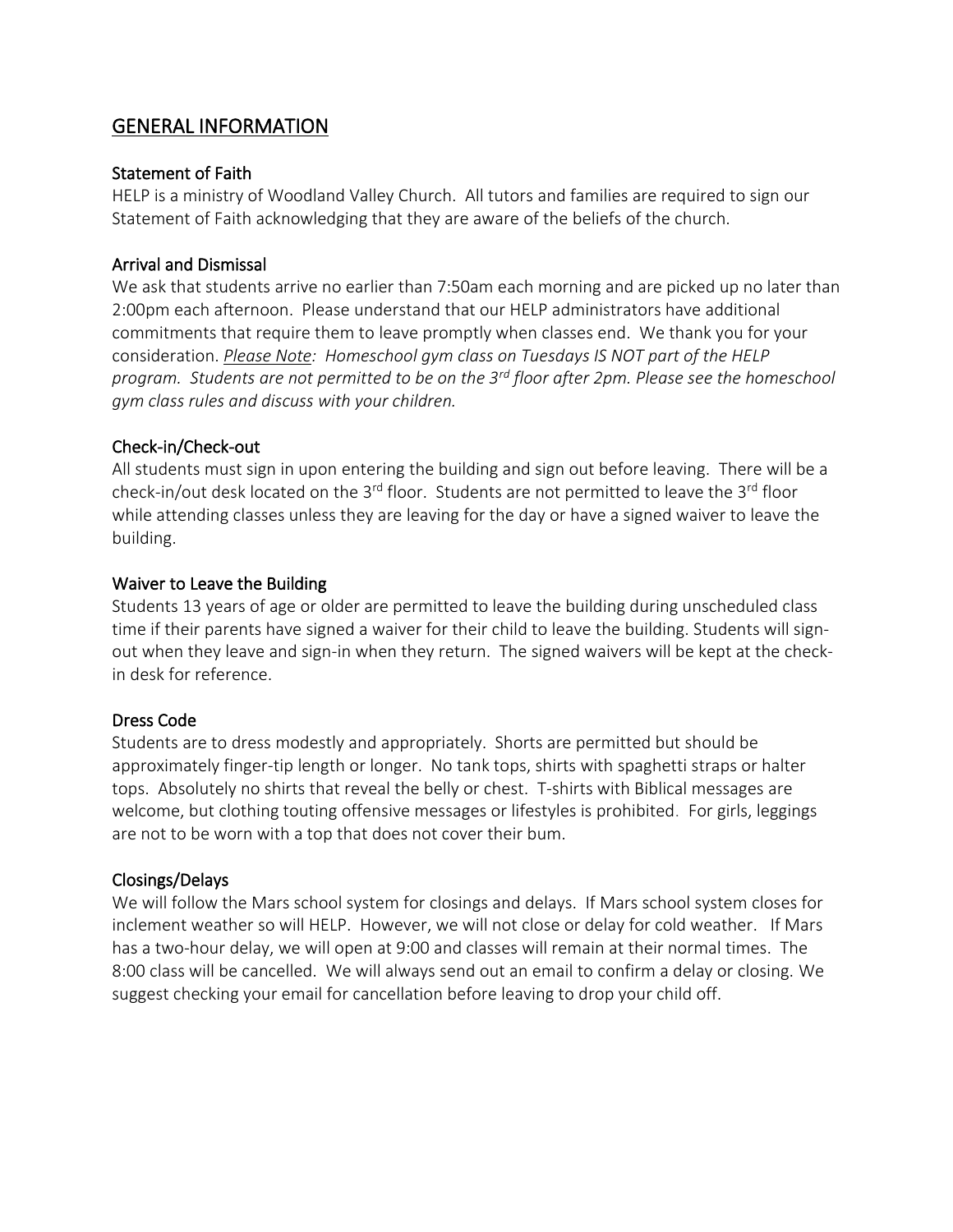# STUDENT LOUNGE

While at HELP, students are required to be in class or in the Student Lounge. Students are not permitted to roam the building during HELP hours. The Student Lounge is available to students in  $6<sup>th</sup>$  grade or older. Younger siblings are not permitted. It can be used to study or socialize with friends. Snacks and drinks are available for purchase all day, each day, and students are expected to clean up any messes made while in the Student Lounge.

## Lunch

On Tuesday we do not have a scheduled lunch period, so students may eat a snack/lunch in the 11:00-12:00 class. Eating food in classrooms is not permitted at any other point in the day. On Thursday, we have a lunch period in the Student Lounge from 11:00-12:00. On select Thursdays, there will be an option to purchase pizza. All pizza orders must be placed on the Tuesday of that week.

### Parent of the Day

Each family is required to serve as Parent of the Day (POTD) once during the school year. It will be on a scheduled Thursday from 8:30am -2:10pm. During this time, the parent will be responsible for supervising the Student Lounge and doing some light cleaning. You have the Parent of the Day schedule in your Welcome Folder. It is your responsibility to make note of your day and show up at your assigned date/time. You will not receive any reminders of this day so please mark this on your calendar asap. If you need to switch your assigned day, we ask that you reach out to the other HELP families to find a swap and make HELP administration aware of the switch.

*Opt-out Fee:* We have a \$100 opt-out fee if you are unable to serve as Parent of the Day. We kindly ask that you give us at least 3 weeks notice to opt-out so we have ample time to find your replacement. \*If you already know that you do not want to serve as POTD this year, please submit the opt-out fee with your first tuition payment on September  $7<sup>th</sup>$  so that we can schedule a replacement for you ASAP. To do this, write a \$100 check made payable to "cash" with "POTD opt-out fee" written on the memo line. (This check will go directly to the person who fills in for you. \*\*Do not include an additional \$100 in your first quarter tuition payment. We do not want to have to issue a check to your replacement). If a parent fails to show up on their designated POTD, a \$100 fee will be added to their next tuition invoice.

We ask parents with children under the age of 5 (or children who may be disruptive) to arrange childcare for their younger children so that they are not distracted while serving at HELP.

## Study Room

We will be opening a Study Room from 12:00pm-2:00pm each day. High school students are permitted in this room alone. Middle School students must have parental supervision at all times. This room is not for groups of friends to gather and socialize. This is a quiet room. Food and drink are not permitted while in this classroom.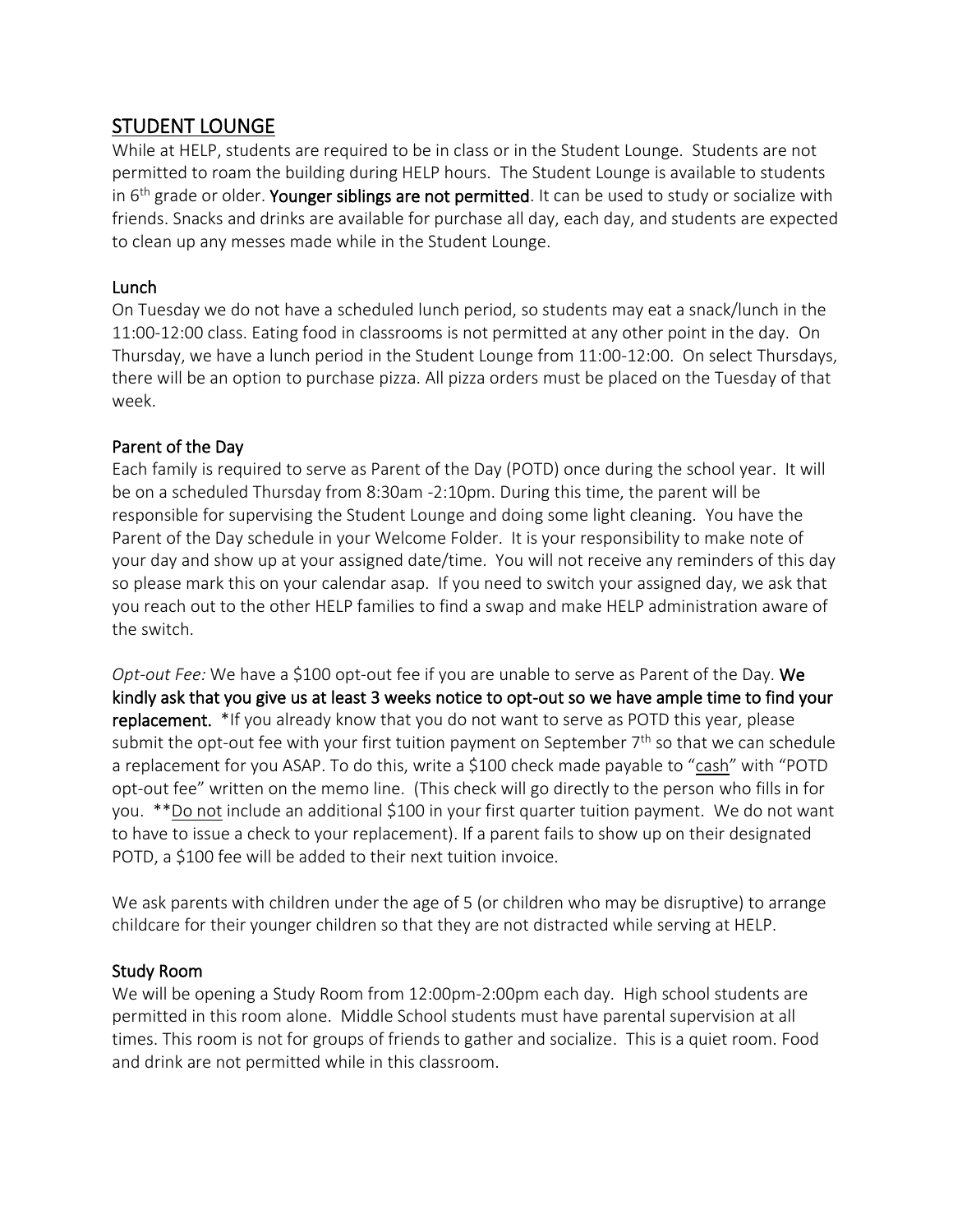# TUITION

#### Tuition Payment Schedule

Please be diligent about paying tuition on time. 100% of the tuition fee is payable to your child's tutor and we are counting on your timely payment so we have the funds available to pay our tutors.

- 1<sup>st</sup> payment due no later than September 7
- 2<sup>nd</sup> payment due no later than October 26
- 3<sup>rd</sup> payment due no later than January 18
- 4  $4<sup>th</sup>$  payment due no later than March 22

If your child is taking a science class, the science lab fee will be added to the first quarterly payment. *All tuition checks are to be made payable to Woodland Valley Church with the words "HELP" in the memo line.* 

#### Late Tuition

There will be a \$25 fee for any late tuition payments. If tuition is late, students cannot attend classes until payment is made.

#### Drop/Add Policy

At the start of the year, students have 1 week to drop a course with no charge. For the remainder of the year, classes must be dropped before the beginning of a new marking period to avoid payment. Once a marking period begins, the quarterly payment must be made.

## ACADEMICS

#### Parent/Tutor Communication

Parents should receive an email from each of their child's tutors before class begins. Here the tutor will introduce themself and share a list of supplies needed for class. Parents: It is your responsibility to communicate, directly, with your child's tutors. Please make sure you have their contact information saved in your files so that you can easily reach them if needed. Tutor contact information is included in your welcome folder.

#### Homework

Students are encouraged to write down all homework assignments. For elementary and middle school students, the tutors usually follow-up with an email of the weekly assignments. High school students are expected to keep track of their own assignments.

#### Grading

Tutors will send grade updates to parents at 16 weeks and final grades at the end of the school year. Below is the grading scale that will be used at HELP:

A (90-100%) (4.0) B (80-89%) (3.0) C (70-79%) (2.0)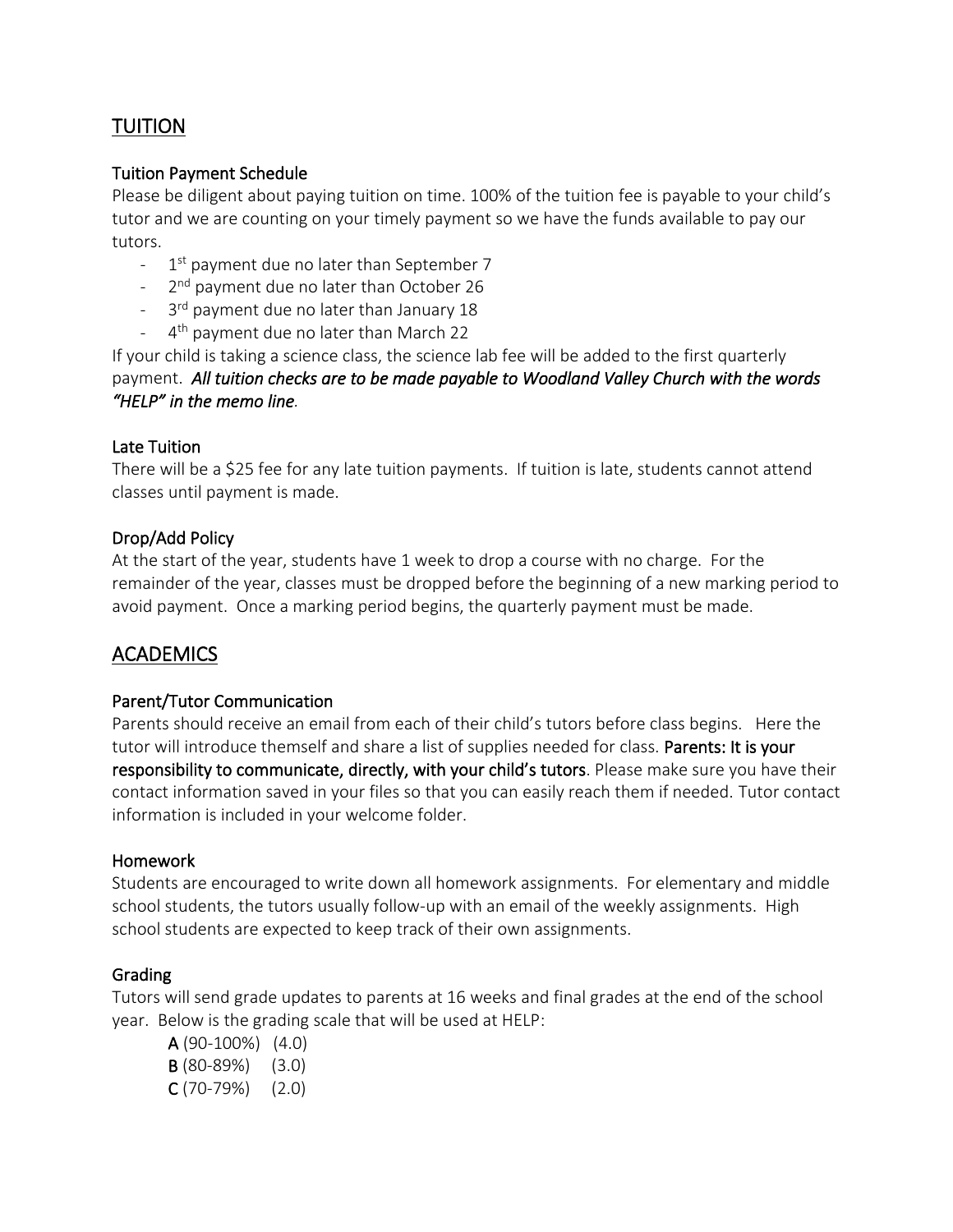$D(60-69%) (1.0)$ F (59% and below) (0.0)

#### Cell Phone Policy

It is at the discretion of each tutor to collect silenced cell phones at the beginning of each class to avoid distractions. When class is dismissed, phones will be returned to students.

#### Absences

If you know in advance that your child will be absent, please let their tutors know so the student can get their assignments. If the student misses the class due to illness or an emergency, it is the student's/parent's responsibility to email the teacher to get the assignments.

## STUDENT CONDUCT

#### Anti-Bullying/Social Media Policy

Please see our **Anti-Bully** and **Social Media Policies** on our website. Go to woodlandvalley.org and click on the HELP tab.

#### Cell Phone and Ear Bud Policy

Students are not permitted to wear ear buds in class or while walking in the hallway. Also, students may not wear their hoodies up over their heads in any classroom or while in the hallways. Ear buds and hoods are permitted in the Student Lounge.

#### Behavioral Issues

As we do not expect behavior issues, if they arise in the classroom, tutors will address them with your child immediately.

#### *HELP Behavioral Expectations:*

Respect for tutors and other students. Be prepared and ready to work at the start of class Cheating and plagiarism will not be tolerated, and parents will be notified

#### *Disciplinary Guidelines:*

We believe that the best kind of discipline is self-discipline, one that comes from within rather than that which is imposed. We believe that discipline is best when it is preventative rather than punitive. In working with children, the HELP Administration Team and tutors will use those means that will promote and build good attitudes and respect for others.

The severity of the infraction will be taken into consideration in determining the specific consequence. For example, a mild infraction may be handled with a reprimand and warning, while other infractions may warrant notification to the parents.